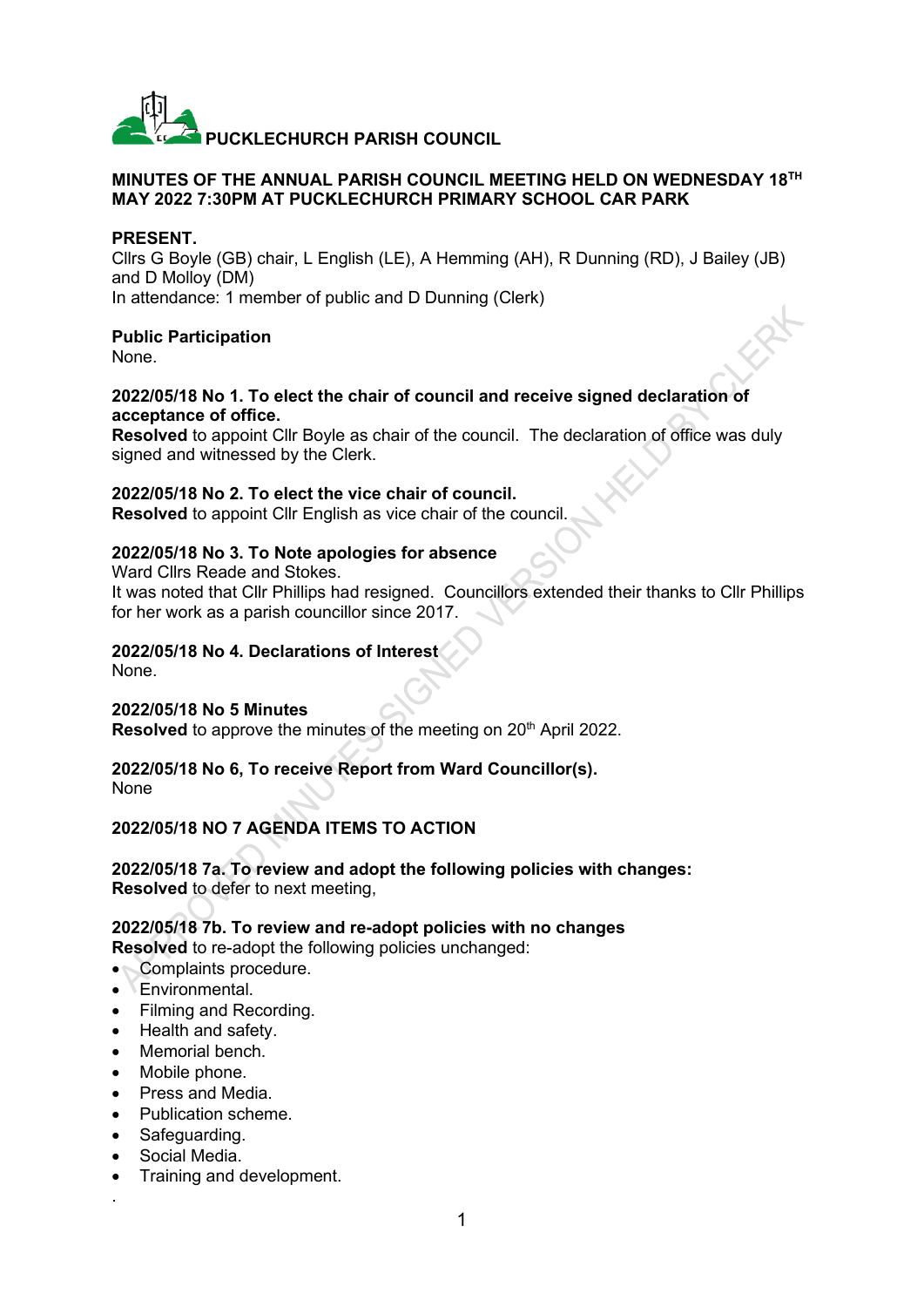#### **2022/05/18 7c. To review and approve Risk Assessment and appoint Cllr Hemmings to undertake Allotment risk assessment.**

**Resolved** to approve reviewed risk assessment and appoint Cllr Hemmings to undertake allotment risk assessment.

#### **2022/05/18 7d. To review and confirm arrangements for insurance cover in respect of all insured risks as per RFO report.**

**Resolved** to accept recommendations from BHIB and appoint Aviva under a three-year agreement.

# **2022/05/18 7e. To review and appoint working groups and councillor representatives and outside bodies and committees.**

**Deferred** 

# **2022/05/18 7f. To review GDPR compliance, consider policies (no changes) and confirm if any breaches during 2021/22.**

**Resolved** the council complies with GDPR, there were no data breaches during 21/22 and to re-adopt the following policies

- Information and Data.
- Privacy.
- Document retention.
- Consent form.

# **2022/05/18 7g. To review Freedom of Information requirements, consider policies and note if any FOI/SAR requests received for 2021/22.**

**Resolved** the council complies with freedom of information requirement, there were no FOI/SAR requests for 21/22 and to re-adopt the following policies

- Subject access request.
- Data breach.

#### **2022/05/18 7h. To agree schedule of public meetings for the current year to be held on third Wednesday of each month.**

Agreed

# **2022/05/18 NO 8. FINANCE**

**2022/05/18 8a To receive figures for Q4 (deferred from last meeting). Noted** 

#### **2022/05/18 8b. To receive and note the Annual Internal Audit Report for year end 31/03/22 accompanied by the report from the RFO addressing all actions raised.** Reports and actions noted and approved.

#### **2022/05/18 8c. To consider and approve the Annual Governance Statement (Section 1) for year end 31/03/22**

The Governance statement was considered and affirmative answers agreed for each statement.

**Resolved** to approve the signing of the Annual Governance statement by the Chair of council and Clerk on behalf to the council.

# **2022/05/18 8d, To consider and approve the Accounting Statements (Section 2) for year end 31/03/22 noting the end of year reconciliations, explanation of variances and agree end of year report.**

Considered and agreed all end of year paperwork. **Resolved** to approve the Accounting Statements which were duly signed by the chair of council on behalf of the council. The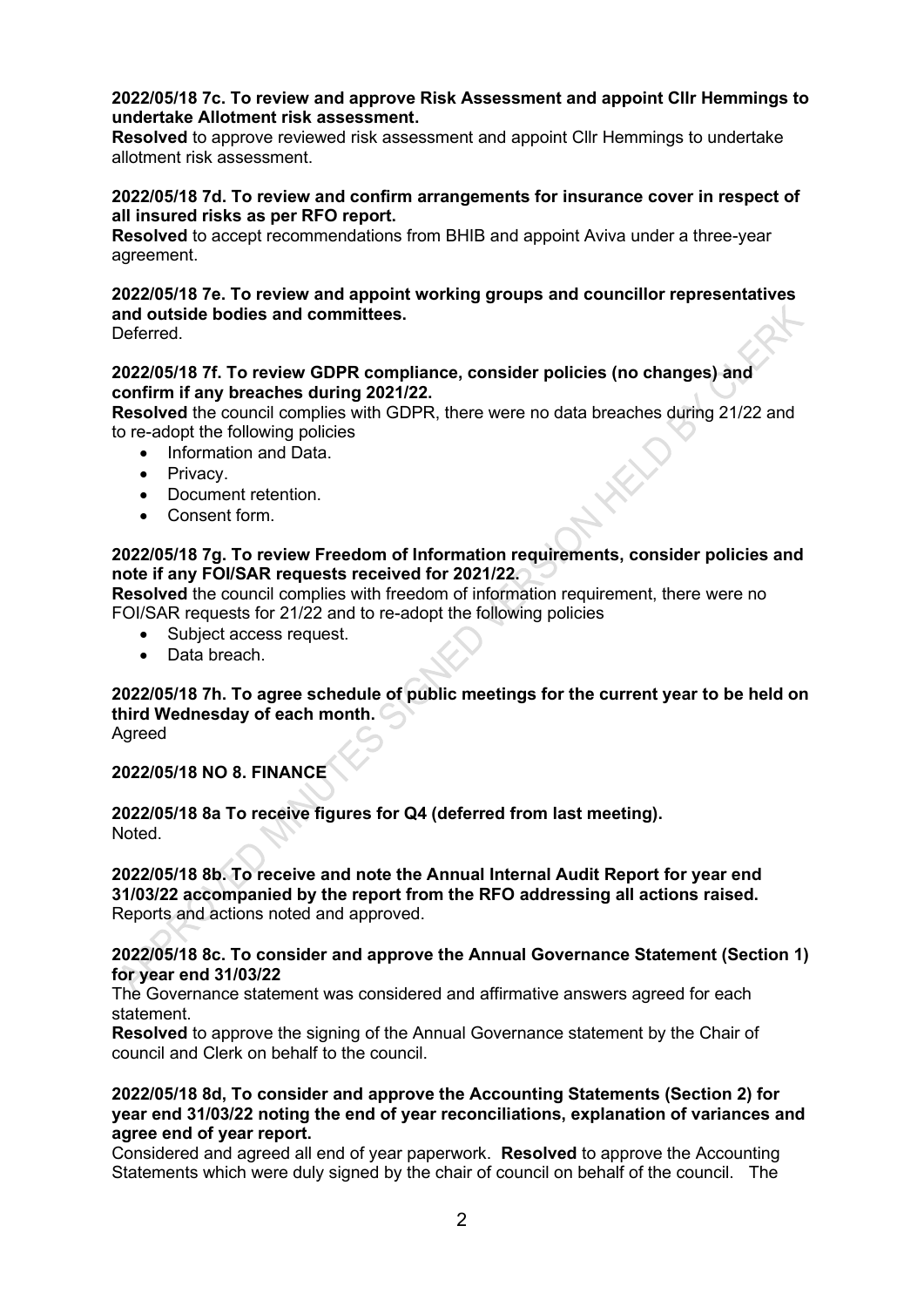council's own end of year report was approved and duly signed by the Chair of council and RFO.

# **2022/05/18 8e. To note the period for the exercise of public rights is set from Wednesday 1st June 2022 and ending on Thursday 14th July 2022** Noted**.**

| Name                              | <b>Description</b>                                                                | <b>Net</b> | <b>Expenses</b> | <b>VAT</b> | <b>Total</b> | Chq No                                |                                                     |
|-----------------------------------|-----------------------------------------------------------------------------------|------------|-----------------|------------|--------------|---------------------------------------|-----------------------------------------------------|
| D Dunning                         | May salary                                                                        | £1,307.35  | £39.05          | £0.00      | £1,346.40    | 3111                                  | LGA1972 S112                                        |
| D Dunning                         | stamps                                                                            | £32.50     | £0.00           | £0.00      | £32.50       | 3111                                  | LGA1972 S111                                        |
| <b>HMRC</b>                       | May tax                                                                           | £364.23    | £0.00           | £0.00      | £364.23      | 3113                                  | LGA1972 S112                                        |
| <b>HMRC</b>                       | replacement for<br>period 10 21/22)<br>chq 3061 (lost)                            | £334.69    | £0.00           | £0.00      | £334.69      | 3114                                  | LGA1972 S112                                        |
| Primrose<br>Gardening             | Monthly<br>maintenance<br>contract INV 26                                         | £1,470.83  | £0.00           | £0.00      | £1,470.83    | 3115                                  | open spaces<br>act 1906<br>ss9&10                   |
| Primrose<br>Gardening             | Barrels and<br>compost for<br>Parkfield triangle<br>as approved<br>council INV 27 | £135.00    | £0.00           | £0.00      | £135.00      | 3115                                  | open spaces<br>act 1906<br>ss9&10                   |
| Pucklechurch<br>primary<br>school | replacement for<br>lost cheques 3014,<br>3022 & 3075<br>(21/22)                   | £150.00    | £0.00           | £0.00      | £150.00      | 3116                                  | LGA1972 S112                                        |
| Auditing<br>Solutions             | completion of<br>21/22 internal<br>audit                                          | £110.00    | £0.00           | £22.00     | £132.00      | 3117                                  | Local Audit<br>and<br>Accountability<br>Act 2014 s7 |
| <b>BHIB</b>                       | Insurance 22/23                                                                   | £746.81    | £0.00           | £0.00      | £746.81      | 3118                                  | LGA 1972 s143                                       |
| <b>SLCC</b>                       | Subscription                                                                      | £135.72    | £0.00           | £0.00      | £135.72      | 3119                                  | LGA 1972 s143                                       |
| Anna<br>Chelmicka                 | litter May 22                                                                     | £350.00    | £0.00           | £0.00      | £350.00      | 3120                                  | open spaces<br>act 1906<br>ss9&10                   |
| G Boyle                           | Zoom subscription                                                                 | £119.90    | £0.00           | £23.98     | £143.88      | 3108<br>£103.88<br>$(+ 640)$<br>cash) | LGA 1972 S111                                       |
|                                   |                                                                                   |            |                 |            | £0.00        |                                       |                                                     |
| Total                             |                                                                                   | £5,257.03  | £39.05          | £45.98     | £5,342.06    | £5,342.06                             |                                                     |

**2022/05/18 8f. To agree payment of contractual or other obligations.**

**Resolved** to approve payments. Cheques signed by Cllr Dunning and English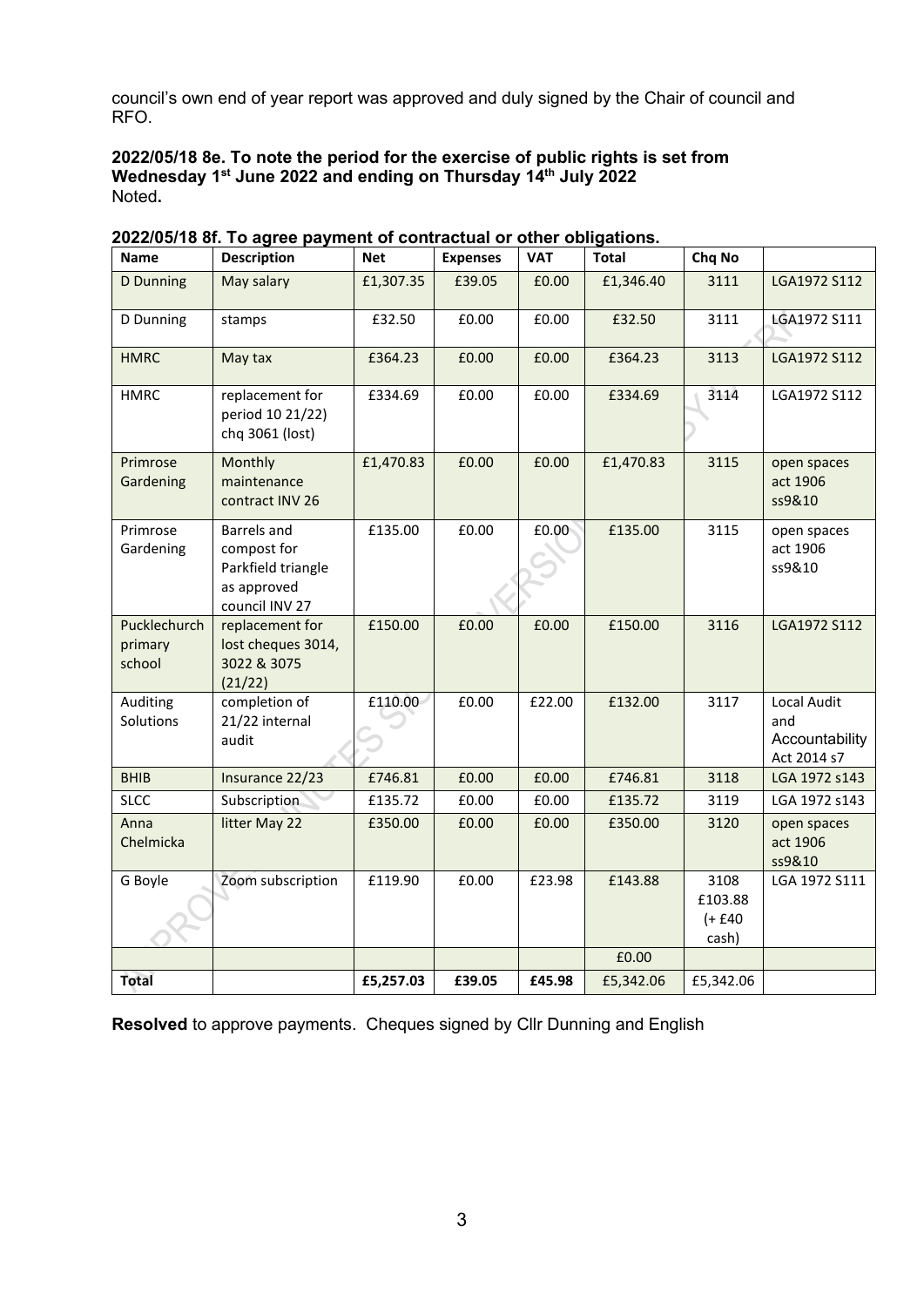# *Bank reconciliation for April 2022*

| Balance per bank statements as at 01/04/22             | £           |
|--------------------------------------------------------|-------------|
| NatWest reserve account                                | £30,147.77  |
| Petty cash float (if applicable)                       | £0.00       |
| NatWest current account                                | £93,647.12  |
| Current A/C activity for April 2022                    |             |
| Less: payments for April 2022                          | £4,936.65   |
| Plus: income for April 2022                            | £48,283.46  |
| Balance per current A/C bank statements as at 30/04/22 | £136,993.93 |
| Total bank accounts as at 30/04/22                     | £167,141.70 |
| Less: any unpresented cheques as at 30/04/22           |             |
| 3014                                                   | £50.00      |
| 3022                                                   | £50.00      |
| 3042                                                   | £200.00     |
| 3061                                                   | £334.05     |
| 3075                                                   | £50.00      |
| 3082                                                   | £500.00     |
| 3084                                                   | £720.00     |
| 3096                                                   | £39.96      |
| 3104                                                   | £667.89     |
| 3105                                                   | £180.00     |
| 3106                                                   | £444.00     |
| 3107                                                   | £234.00     |
|                                                        | £3,469.90   |
| Add: any un-banked cash as at 30/041/22                | £0.00       |
| Net Current A/C balance as at 30/04/22                 | £133,524.03 |
| Total balances all bank accounts as at 30/04/22        | £163,671.80 |

**Noted** 

# *Print screen of accounts*

 $\mathcal{L}_{\text{max}}$ 

| <b>Balance c/fwd</b>                 | 133,524.03 | 30,147.77              | 0.00 |                             |                                           |                                                         |      |  |
|--------------------------------------|------------|------------------------|------|-----------------------------|-------------------------------------------|---------------------------------------------------------|------|--|
|                                      | А          | в                      | c    |                             |                                           |                                                         |      |  |
| <b>Combined balance</b>              | D          | 119,324.90 = A + B + C |      | <b>Bank rec at 30.04.22</b> |                                           |                                                         |      |  |
|                                      |            |                        |      | NW Current A/c              | 136993.93                                 |                                                         |      |  |
|                                      |            |                        |      | NW Bus Reserve A/c          | 30147.77                                  |                                                         |      |  |
| Balance as at 1st April 2022         |            | 119,324.90             |      | Petty cash                  | 0.00                                      |                                                         |      |  |
| Plus: receipts in year to date       |            | 48,283.46              |      |                             | 167141.70                                 |                                                         |      |  |
| Less Payments in year to date        |            | 3,936.56               |      | Less: uncleared chgs        |                                           | 3469.90 Total value of uncleared cheques at quarter end |      |  |
| <b>Balance as at 30th April 2022</b> | E.         | 163,671.80             |      |                             |                                           |                                                         |      |  |
|                                      |            |                        |      | F should equal D & E        | 163671.80                                 | <b>Diff</b>                                             | 0.00 |  |
|                                      |            |                        |      |                             | Detail needs to be entered in these cells |                                                         |      |  |
|                                      |            |                        |      |                             |                                           |                                                         |      |  |
|                                      |            |                        |      |                             |                                           |                                                         |      |  |

Noted.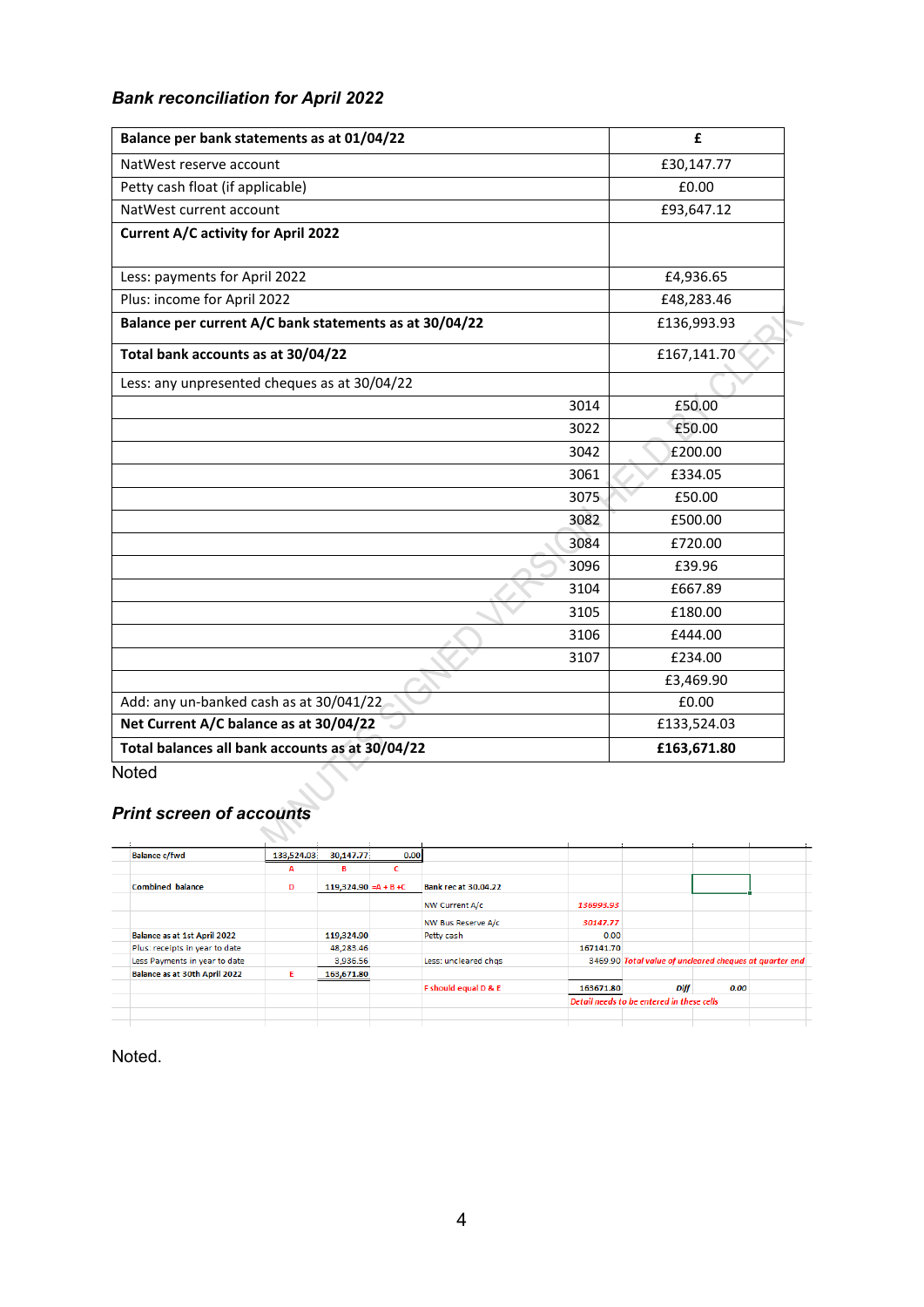#### *Print screen April 2022 bank account*



#### Noted

**2022/05/18 8g. To note award of CIL monies. Noted** £3510.46 CIL monies awarded.

# **2022/05/18 No 9 AGENDA ITEMS TO NOTE**

**2022/05/18 9a To note contract placed with HAGS for Eagle Crescent play area upgrade and S106 agreement signed with South Gloucestershire Council.** Note**d**

**2022/05/18 9b.** To receive pre-submitted reports from Councillors. See 10ai

#### **2022/05/18 9c.** To receive report from the Clerk.

Council authorised the clerk to accept the desk top valuation quote for the Community Centre.

# **2022/05/18 No 10 PLANNING**

# **2022/05/18 10a Planning applications**

# **2022/05/18 10ai. P22/02688/F Fleur De Lys 12 Shortwood Road Pucklechurch South Gloucestershire BS16 9RA**

Change of use of public house/restaurant/expanded food provision (Sui Generis), to 3no. dwellings (Class C3) as defined in the Town and Country Planning (Use Classes) Order 1987 (as amended), to include parking and associated works.

# **Resolved** to object and submit following comments.

Pucklechurch parish council (PPC) does not dispute that permission for change of use for residential purposes has been granted but does not agree that the sub-division of the property into 3 separate dwellings adequately meets the requirements of PSP 39, which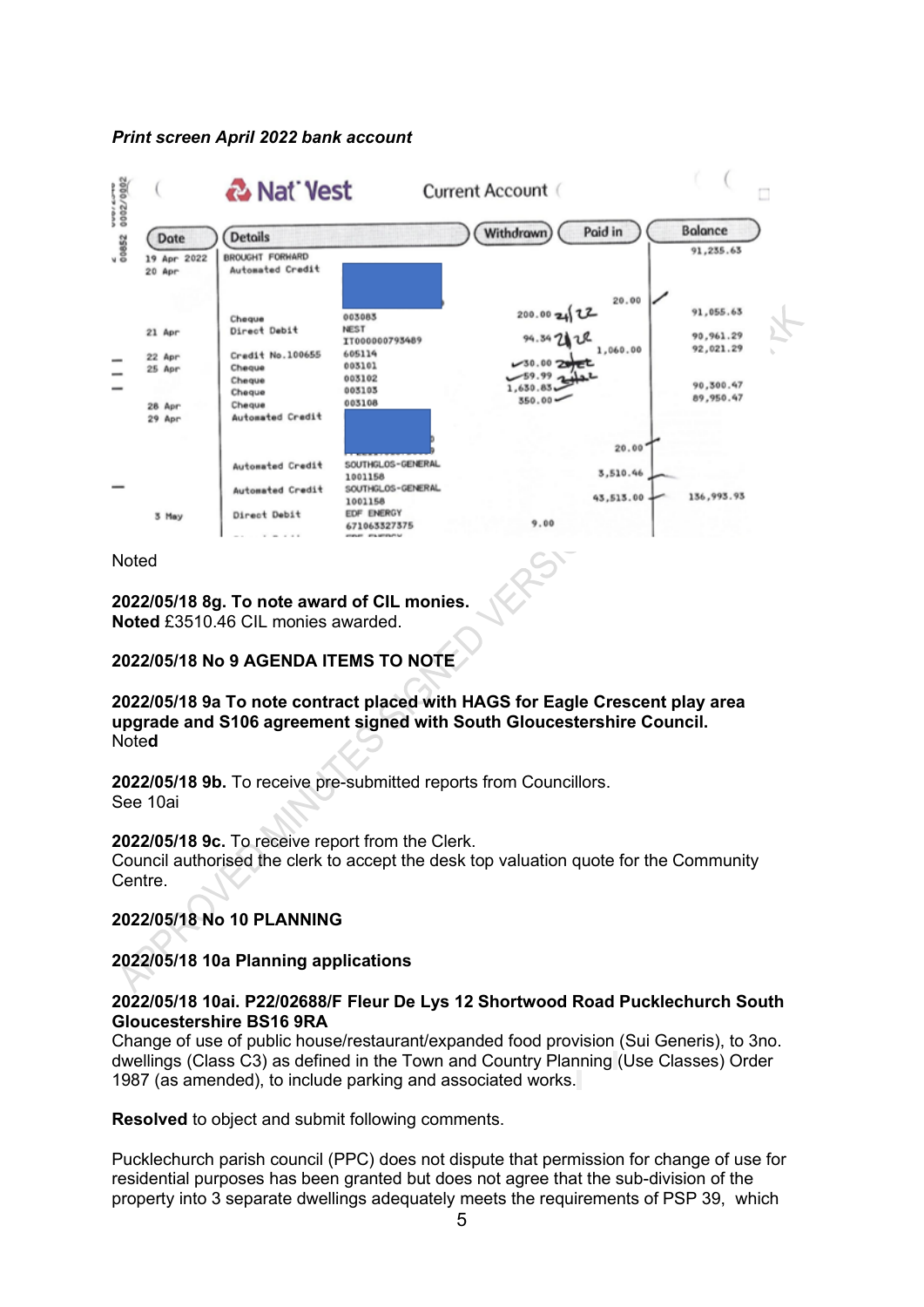allows for the conversion or sub-division of existing residential buildings into smaller units. To do so would be prejudicial to the amenity of neighbours and provide inadequate parking space in accordance with PSP 16 (see below) and has the capacity to cause or add to existing parking problems in the locality.

Existing elevation drawings are not representative of what currently exists since demolition has occurred. Furthermore, the proposed elevations fail to demonstrate window arrangements at first floor level for Plot 3 opposite the micropub or how this relates to the roof levels in this area – there is also nothing that demonstrates that the windows to upper floor of Plot 3 will benefit from natural light levels appropriate for a habitable room. In addition to this it is likely that levels of daylight to the rear windows (upper and lower floors) of plot 2 would be detrimentally impacted by the two- storeys to the rear of plot 3 and may even sit in shadow for the vast majority of the day.

Whilst the sub-division would appear on the face of it to meet minimum national design standards and minimum amenity standards, PPC seeks clarification that the plans accurately reflect what is available to provide amenity space, especially since the currently approved plans for the PH conversion show 105sqm available and these show a total of 174sqm shared between the three plots, of which a proportion of that allocated to Plot 2 is essentially an alley way providing access to the rear of the property rather than usable amenity space. PPC acknowledges that the current planning application (P22/01548/F) for a dwelling to the rear of the PH may have yielded additional space as well as the removal of the utility room.

PPC is of the opinion that the impact on the curtilage to the rear of the property by this subdivision would be to further undermine the character of this historic building at the centre of the conservation area, by eroding its setting with a series of awkwardly shaped unnecessarily cramped enclosed gardens and alley ways that would not only be detrimental to the visual amenity but add to the further erosion of the curtilage once associated with the public house. The sub-division itself would not read in the street scene as a terrace and it would appear that the main entrance to Plot 3 sits directly opposite and shares access with the micropub and at this stage it is not clear what impact that would have on the residential amenity of the future residents of plot 3 with regard to, for example deliveries, operation and waste removal.

With regard to parking the plans provided show 7 parking spaces with no provision made for electric car charging points. It is not clear from the plans provided that these spaces concur with the minimum dimensions required by SGC for off-road car parking. 2 spaces are required for the micropub provision and the remaining 5 would be shared by three properties, yet the provision of these 5 would appear to be shown at the expense of a collection point designated for refuse and recycling on collection day, as specified in and required to be delivered for the approved application for 6 dwellings to the rear that are currently under construction (P20/23558/F). Since data suggest that almost half of all households in South Gloucestershire have 2 or more cars, 5 spaces for three separate dwellings ( with just 3 between 2) without allocation for visitor parking is woefully inadequate and will lead to additional parking on street on an already well-documented congested and busy corner to the detriment of local residents and businesses.

The proposal also provides no environmental benefit to the local area in terms of green landscaping.

Condition 4 of the extant permission (P21/00127/F) requires the Fleur De Lys public house signage on the front and side elevations as indicated on plans 19.016 - 059 (proposed rear and side elevations) and 19.016 - 058 (proposed front elevation) as received by the Council on the 8th January 2021 to be retained in the positions as indicated and not be removed or altered without prior written consent from the Local Planning Authority, yet this is not referenced and should remain a condition. Also PPC is concerned that the removal of the